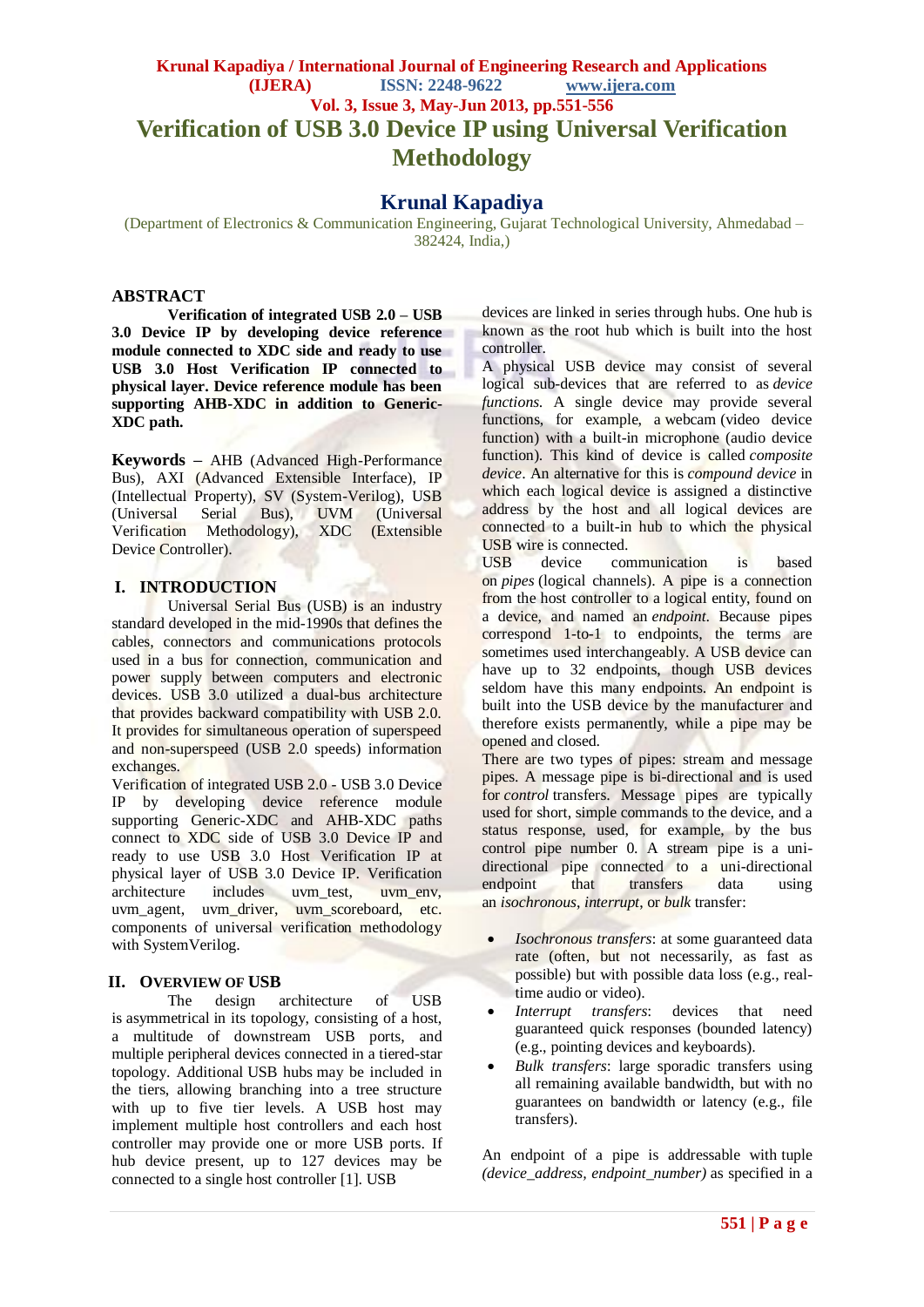#### **Vol. 3, Issue 3, May-Jun 2013, pp.551-556**

TOKEN packet that the host sends when it wants to start a data transfer session. If the direction of the data transfer is from the host to the endpoint, an OUT packet (a specialization of a TOKEN packet) having the desired device address and endpoint number is sent by the host. If the direction of the data transfer is from the device to the host, the host sends an IN packet instead. If the destination endpoint is a uni-directional endpoint whose manufacturer's designated direction does not match the TOKEN packet (e.g., the manufacturer's designated direction is IN while the TOKEN packet is an OUT packet), the TOKEN packet will be ignored. Otherwise, it will be accepted and the data transaction can start. A bi-directional endpoint, on the other hand, accepts both IN and OUT packets.

Endpoints are grouped into *interfaces* and each interface is associated with a single device function. An exception to this is endpoint zero, which is used for device configuration and which is not associated with any interface. A single device function composed of independently controlled interfaces is called a *composite device*. A composite device only has a single device address because the host only assigns a device address to a function.

When a USB device is first connected to a USB host, the USB device enumeration process is started. The enumeration starts by sending a reset signal to the USB device. The data rate of the USB device is determined during the reset signaling. After reset, the USB device's information is read by the host and the device is assigned a unique 7-bit address. If the device is supported by the host, the device drivers needed for communicating with the device are loaded and the device is set to a configured state. If the USB host is restarted, the enumeration process is repeated for all connected devices.

The host controller directs traffic flow to devices, so no USB device can transfer any data on the bus without an explicit request from the host controller. In USB 2.0, the host controller polls the bus for traffic, usually in a round-robin fashion. The throughput of each USB port is determined by the slower speed of either the USB port or the USB device connected to the port.

High-speed USB 2.0 hubs contain devices called transaction translators that convert between highspeed USB 2.0 buses and full and low speed buses [2]. When a high-speed USB 2.0 hub is plugged into a high-speed USB host or hub, it will operate in high-speed mode. The USB hub will then either use one transaction translator per hub to create a full/low-speed bus that is routed to all full and low speed devices on the hub, or will use one transaction translator per port to create an isolated full/lowspeed bus per port on the hub.

Because there are two separate controllers in each USB 3.0 host, USB 3.0 devices will transmit and receive at USB 3.0 data rates regardless of USB 2.0

or earlier devices connected to that host. Operating data rates for them will be set in the legacy manner.

#### **III. RELATED WORK**

I proposed my solution on Universal Serial Bus. Currently USB 3.0 Device IP is not capable for certain functionality which needed at XDC side. i.e. above protocol layer. There are different ways to verify the USB 3.0 Device IP at XDC side.

The USB 3.0 Device IP connected to USB 3.0 Host VIP through PIPE (USB 3.0) [3] / ULPI (USB 2.0) [4] interface. The USB 3.0 Device IP core connected to application through back-end interfaces. Back-end interfaces are CFG, Master TX, Slave TX, Master RX and Slave RX.

Data transfer between USB 3.0 device core and application occurs through following paths:

- Generic-XDC
- AHB-XDC
- AXI-XDC



**Fig. 1. USB 3.0 Device IP Verification**

The verification environment should support any one type of path (Generic-XDC/ AHB-XDC or AXI-XDC) via define switch on XDC side and should support USB 3.0 PIPE and USB 2.0 ULPI interface on USB 3.0 physical layer. In current architecture, Generic-XDC and AHB-XDC paths are supported.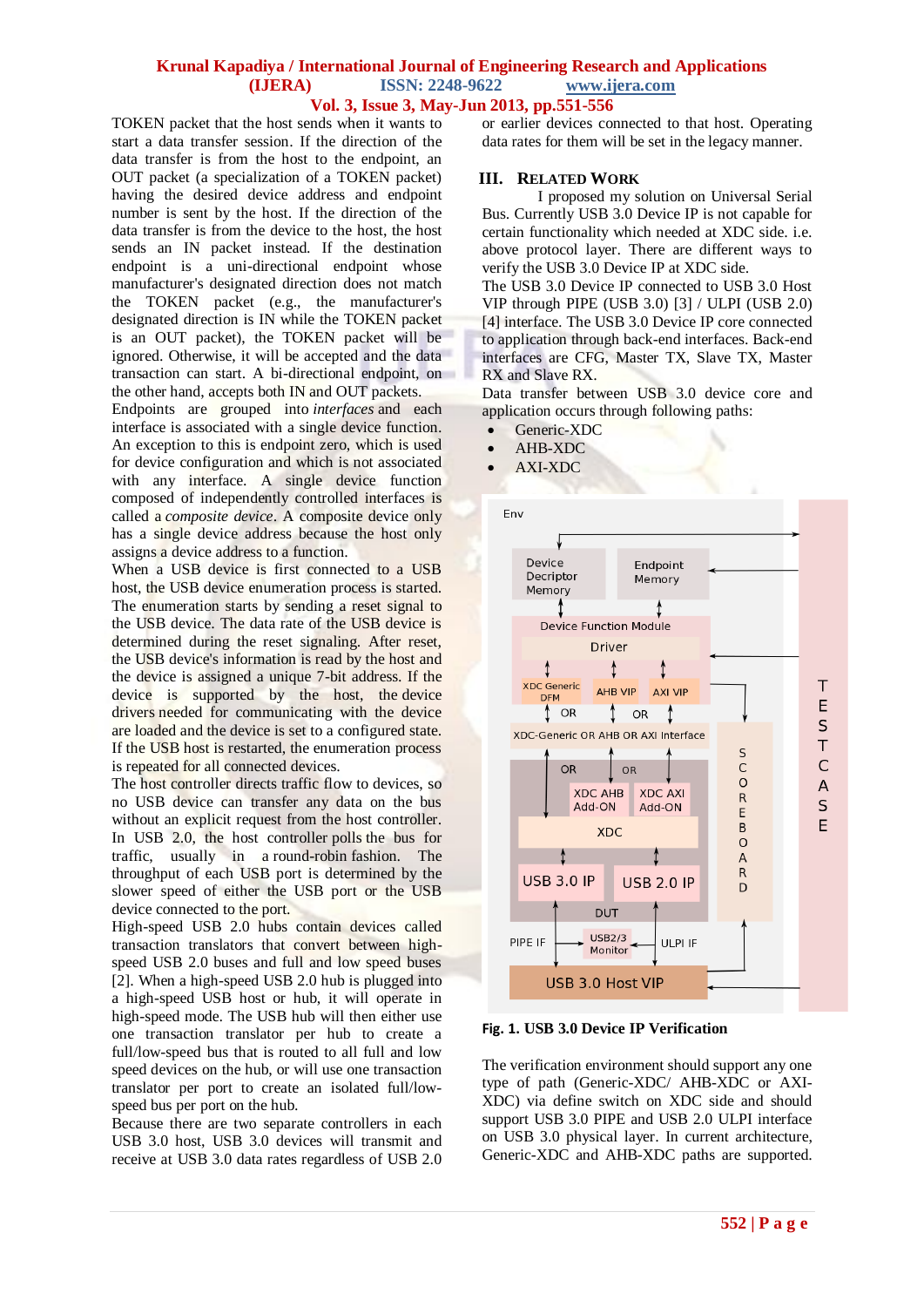### **Vol. 3, Issue 3, May-Jun 2013, pp.551-556**

AXI-XDC path would be supported in future version.

USB 3.0 Verification IP can be configured to work as a Host model to verify Device DUT. And the USB 3.0 Device core connected to application through Generic-XDC/ AHB-XDC/ AXI-XDC path. The USB 3.0 Host VIP generates the data/ transfer traffic to USB 3.0 Device DUT. Scoreboard is a part of usb3dev\_env, ensures the data integrity between the USB Host VIP environment and USB Control environment through USB 3.0 Device DUT for both transmit and receive paths.

USB 3.0 VIP configured as active host and passive device and XDC environment instantiated in the usb3dev env, which instantiated in uvm test. In top module, USB 3.0 Device IP connected as DUT and run\_test() method would be called [3].



#### **Fig. 2. Verification Architecture using UVM**

The USB 3.0 VIP connected to USB 3.0 Device DUT through USB 3.0 PIPE/ USB 2.0 ULPI interface and USB 3.0 Device DUT connected to Generic-XDC environment or AHB-XDC environment or AXI-XDC environment through Generic-XDC or AHB-XDC interface or AXI-XDC environment respectively. The memory manager would be instantiated and used by USB Control environment.

In top module, following interfaces are instantiated:

- USB SS interfaces: Active Host and Passive Device
- Common interface
- Generic-XDC interfaces: XDC-CFG, XDC-Master, XDC-Slave
- AHB-XDC interfaces: AHB-CFG, AHB-Master-TX, AHB-Master-RX, AHB-Slave-TX and AHB-Slave-RX

In top module, the AHB Add-ON and AXI Add-ON module would connect XDC interface to AHB interface and AXI interface respectively. The top module is having the functionality to multiplex between the Generic-XDC, AHB-XDC and AXI-XDC paths. The XDC interface directly connected from USB 3.0 Device DUT to XDC environment. The AMBA-AHB interface connected from USB 3.0 Device DUT to AHB environment through AHB-XDC Add-ON. The AMBA-AXI interface connected from Device DUT to AXI environment through AXI-XDC Add-ON.

XDC Environment works as follows:

- Interrupt request (IRQ) signal sent from USB 3.0 Device DUT.
- Device initialization configuration registers would be written.
- Memory would be allocated by memory manager through backdoor access in case of bulk-IN transfer.
- Endpoint address mapping would be done through memory manager.
- Host would send the burst length for bulk-OUT transfer to device.
- Bulk-OUT from host would transfer to mapped endpoint of the device.

After completing transfers, the transfers on PIPE/ULPI or XDC interface would be sent to scoreboard to compare with expected transfers.

After the allocation of memory as per endpoint's address map, burst-length would be provided to transfer the data. For big data, the transfer would be done in segments for which memory pre-allocation would be done. e.g. 4 GB data transfer could be done in segments of 112KB data.

The XDC environment is the verification component, which interfaces from an XDC of USB 3.0 Device IP to the application. The XDC environment contains the functionality to read data from and write data to registers located at Device DUT through Generic-XDC path. When the USB 3.0 VIP connected as host, first of all it initiates the default enumeration process. The process of identifying and configuring a USB device is referred to as USB device enumeration. At the end of enumeration process, the device is ready to do any transfer with the device as per the test-cases written by user.

The usb3dev\_env environment is having the instance of XDC environment, USB Control environment and USB Scoreboard.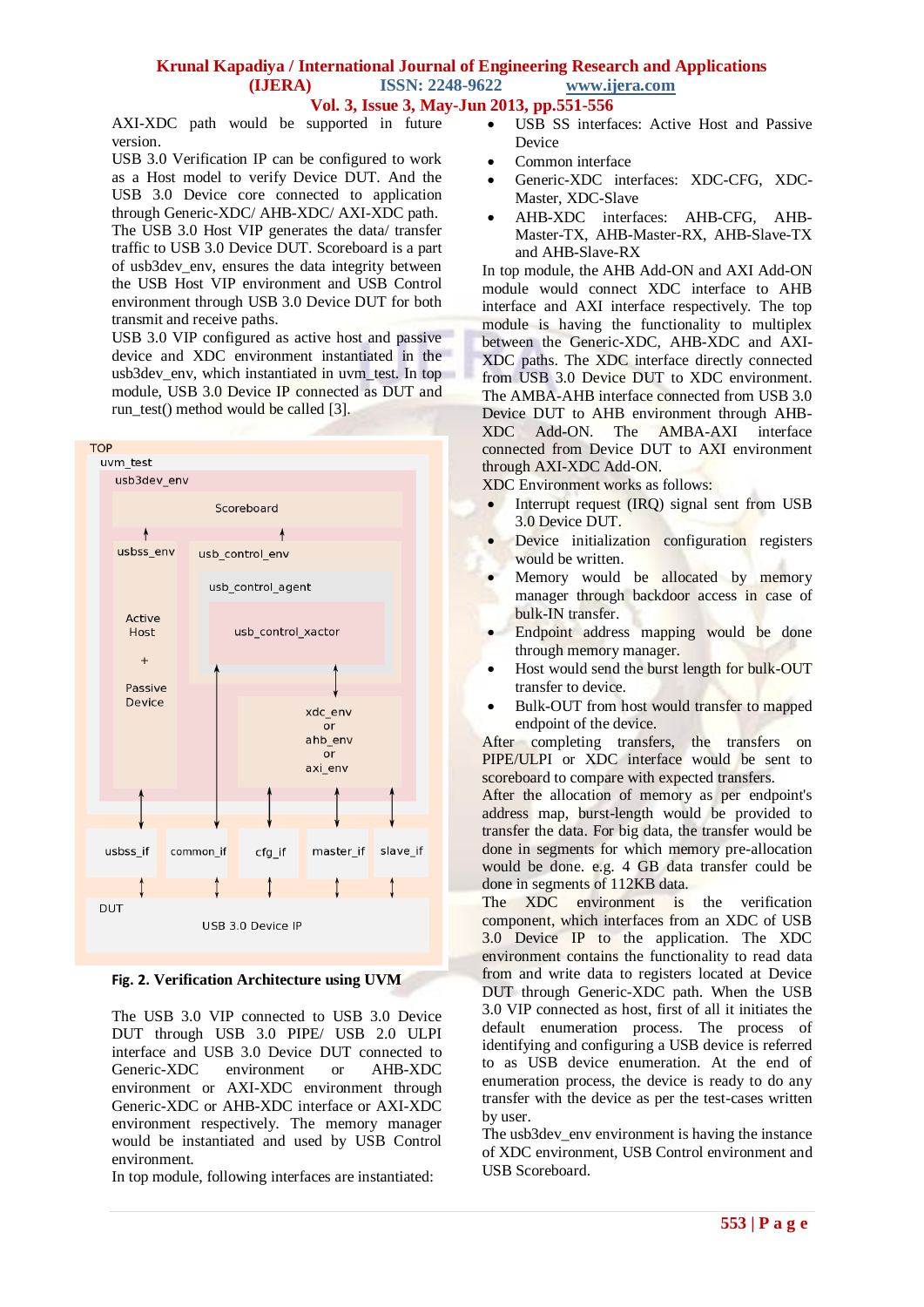### **Krunal Kapadiya / International Journal of Engineering Research and Applications (IJERA) ISSN: 2248-9622 www.ijera.com Vol. 3, Issue 3, May-Jun 2013, pp.551-556**

The CFG, Master-TX, Master-RX, Slave-TX, Slave-RX and Common interfaces passed through assign\_vi() method of XDC environment and USB Control environment in assign\_vi() method of usb3dev\_env.

The mailboxes regarding request and response packets of CFG, Slave-TX and Slave-RX inside USB Control Xactor and CFG driver, Slave-TX driver and Slave-RX driver connected in usb3dev\_env environment.

3.1. Generic-XDC Environment

The XDC environment contains the functionality to read/write on XDC-CFG, XDC-Master and XDC-Slave interfaces.



#### **Fig. 3. Generic-XDC Environment**

The XDC-agent and XDC-driver regarding XDC-CFG, XDC-Master-TX, XDC-Master-RX, XDC-Slave-TX and XDC-Slave-RX instantiated. The Generic-XDC interfaces passed hierarchically through assign\_vi() method from uvm\_test to usb3dev env to environment to respective agent to respective driver.

The XDC-CFG driver gets the XDC-CFG packet from request mailbox and drive accordingly on XDC-CFG interface. In case of read, it also puts the XDC-CFG packet on response mailbox after reading data.

The XDC-Master-TX driver drives the signal on XDC-Master-TX interface with data read from memory in top module.

The XDC-Master-RX driver samples the signal on XDC-Master-RX interface and writes the data to memory in top module.

The XDC-Slave-TX driver gets the XDC-Slave-TX packet from request mailbox and drive accordingly on XDC-Slave-TX interface.

The XDC-Slave-RX driver gets the XDC-Slave-RX packet from request mailbox and drive accordingly on XDC-Slave-RX interface. It put the XDC-Slave-RX packet on response mailbox after reading data.



**Fig. 4. Waveform of read/write on XDC-CFG interface and command on XDC-Slave-TX interface**

### **3.2. AHB-XDC Environment**

The AHB-XDC environment contains the functionality to read/write on AHB-CFG, AHB-Master-TX, AHB-Master-RX, AHB-Slave-TX and AHB-Slave-RX interfaces.

The AHB-Agent and AHB-driver regarding AHB-CFG, AHB-Master-TX, AHB-Master-RX, AHB-Slave-TX and AHB-Slave-RX instantiated. The respective AHB-XDC interfaces passed using uvm\_config\_db #(virtual ahb\_if)::set() method to respective AHB-XDC driver.

The AHB-Master-BFM instantiated in driver regarding AHB-CFG, AHB-Slave-TX and AHB-Slave-RX. The AHB-Slave-BFM instantiated in driver regarding AHB-Master-TX and AHB-Master-Rx.

The AHB-CFG driver gets the XDC-CFG packet from request mailbox from USB Control Xactor. It calls AHB read/write method as per read/write packet, which will convert XDC-CFG packet to AHB-CFG packet. Those AHB read/write method puts converted AHB-CFG packet to mailbox of AHB-CFG BFM.

The AHB-Master-TX driver gets the address and size of data from request mailbox in AHB-Master-TX BFM. It reads the data from the memory as per address and puts data on request mailbox in AHB-Master-TX BFM, which drives the data on signals on AHB-Master-TX interface.

The AHB-Master-RX driver gets the address, data and size of data from request mailbox on AHB-Master-RX BFM, which samples the data on signals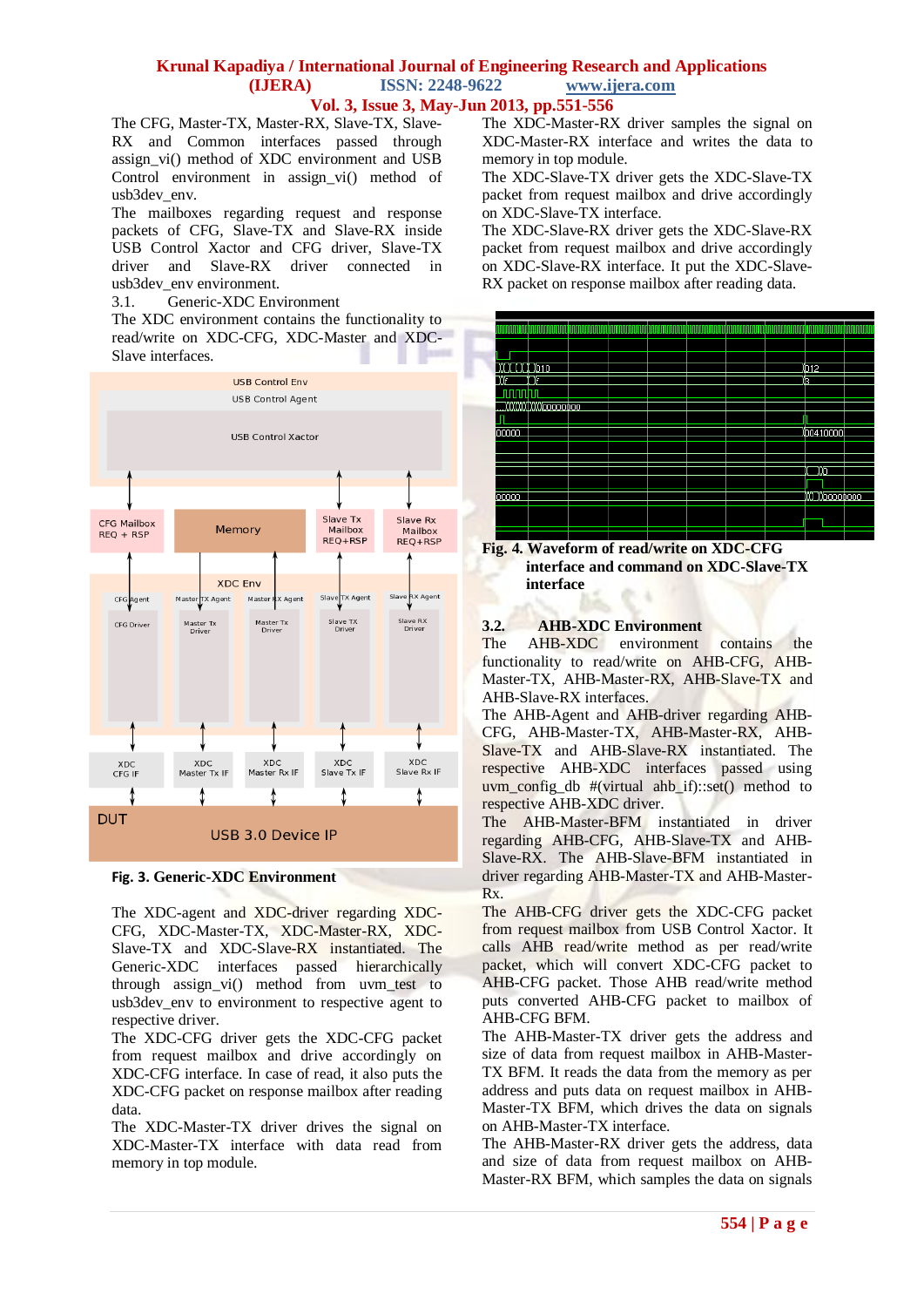**Vol. 3, Issue 3, May-Jun 2013, pp.551-556**

on AHB-Master-RX interface. It writes the data to the memory as per address.



**Fig. 5. AHB-XDC Environment**

The AHB-Slave-TX driver gets the XDC-Slave-TX packet from request mailbox from USB Control Xactor. It calls AHB write method, which convert XDC-Slave-TX packet to AHB-Slave-TX packet. That AHB write method puts converted AHB-Slave-TX packet to mailbox of AHB-Slave-TX BFM.

The AHB-Slave-RX driver gets the XDC-Slave-RX packet from request mailbox from USB Control Xactor. It calls AHB read method, which convert XDC-Slave-RX packet to AHB-Slave-RX packet. That AHB read method puts converted AHB-Slave-RX packet to mailbox of AHB-Slave-RX BFM.



**Fig. 6. Waveform of read/write on AHB-CFG interface and command on AHB-Slave-TX interface**

#### **3.3. USB Control Environment**

The agent and driver regarding USB device control instantiated. The mailboxes and packets regarding XDC-CFG, XDC-Slave-TX and XDC-Slave-RX also instantiated.

The common interface passed hierarchically through assign vi() method from uvm test to usb3dev env to USB control environment to USB control agent to USB control driver.

The device in/out analysis port regarding USB scoreboard packet connected to analysis scoreboard packet connected to analysis implementation port of USB scoreboard. The instantiated memory manager used to allocate memory as per starting address and memory size.

The USB control Xactor read or initialize all common registers. Then wait for IRQ signal to be generated from DUT. If IRQ received, read registers and check special type and store it on queue. Then process further if no other task is pending.

The methods to send packet to read/write on XDC-CFG, XDC-Slave-TX and XDC-Slave-RX interfaces are putting or getting on respective mailboxes.

The interrupt handler takes care of IRQ handling and DMA request to master and event request to slave.

3.4. USB Scoreboard

The USB scoreboard used to compare the transfers made by USB control environment and USB Host Verification environment.

As analysis implementation ports for Host/Device In/Out instantiated, write() method for each analysis implementation port gets implemented.

While bulk-out transfer, USB protocol-data packet received from USB host verification environment written into write() method implemented for hostout, where extracted scoreboard packet packed to host-out queue [5]. And scoreboard packet received from USB control xactor written into device-in queue of write() method implemented for device-in. While bulk-in transfer, USB protocol-data packet received at host verification environment written into write() method implemented for host-in, where extracted scoreboard packet packed to host-in queue. And scoreboard packet received from USB control xactor written into device-out queue of write() method implemented for device-out.

After getting all scoreboard packets in the form queue, run phase() method [6] having scoreboard IN/OUT methods. Scoreboard IN method compares the data of scoreboard packet for each sequence number from host-in queue and device-out queue. Scoreboard OUT method compares the data of scoreboard packet for each sequence number from host-out queue and device-in queue.

In report phase() method, errors will be fired and test-case fails in case of mismatch of payload data and/or payload size. Otherwise test-case passes in case of correct match of payload data and payload size.